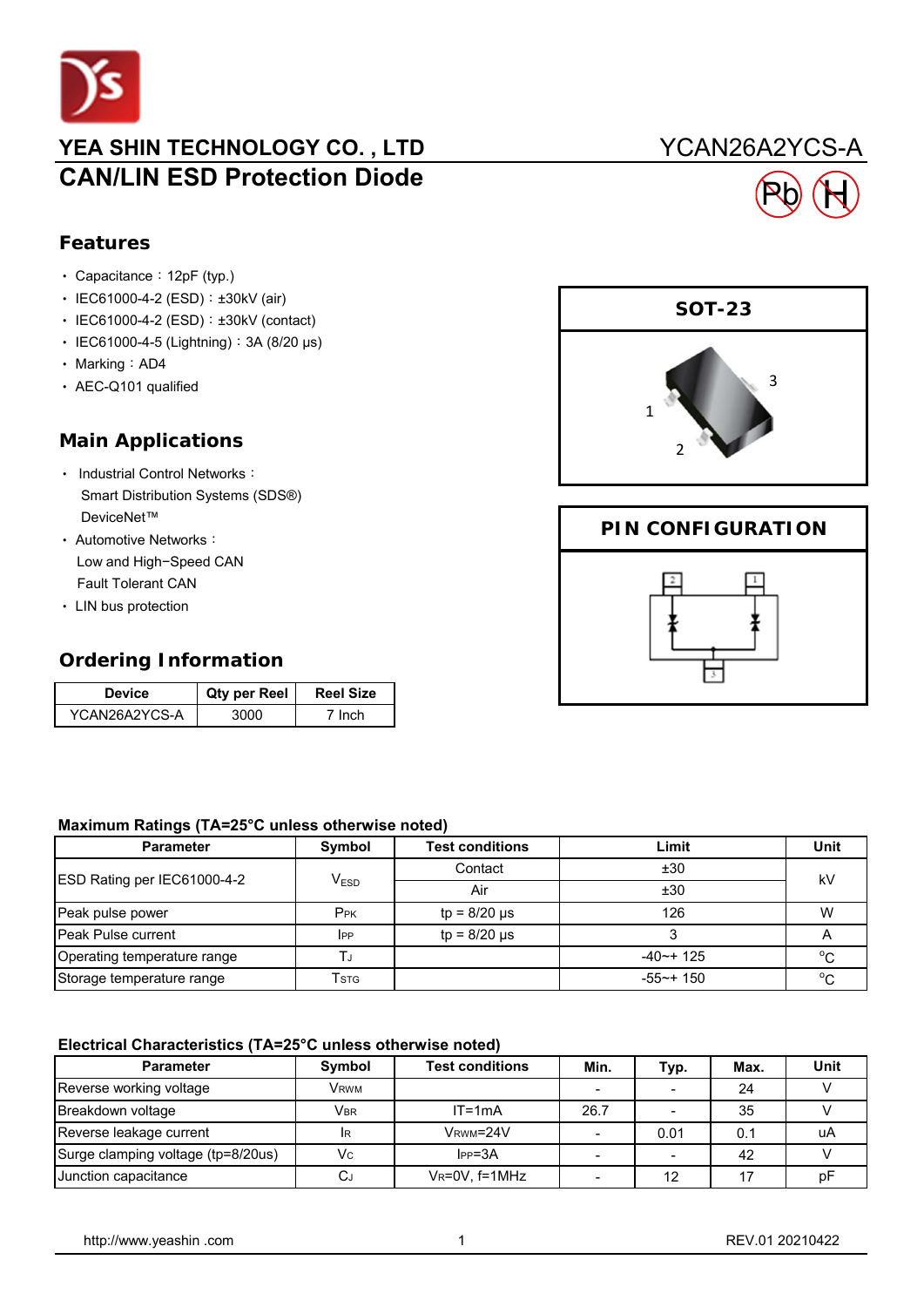# **DEVICE CHARACTERISTICS**

# YCAN26A2YCS-A



FIG. 1-I/V curve **FIG.** 2-Capacitance





FIG. 3-Pulse Waveform